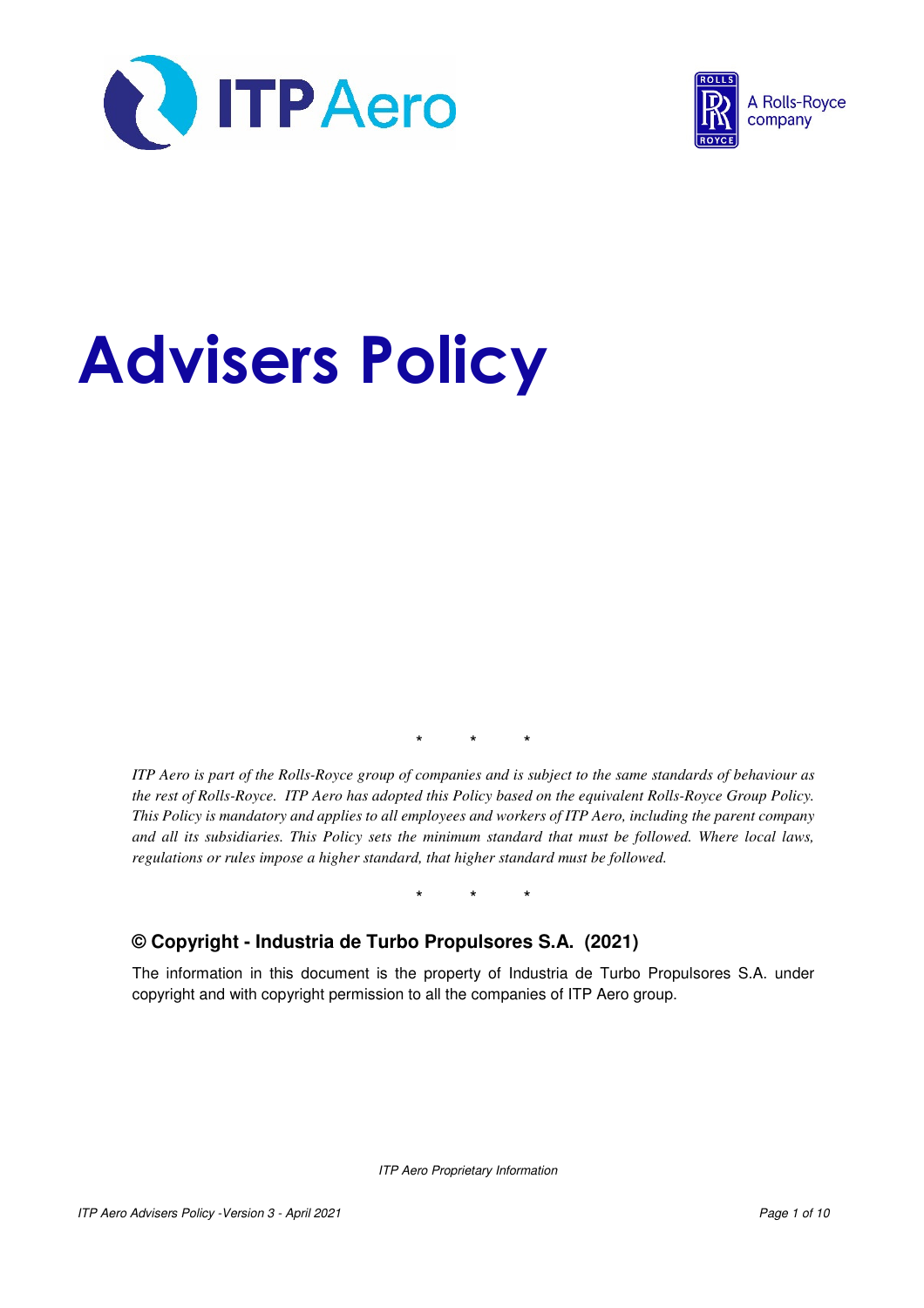



# **Introduction**

ITP Aero has a zero-tolerance policy to bribery and corruption. This zero-tolerance approach is set out in section 2.5 of the ITP Aero Code of Conduct and is reflected in the anti-bribery and corruption ("ABC") policies, procedures and guidance, which collectively provide a comprehensive set of standards that all of us, without exception, are required to comply with.

High standards of ethical behaviour and compliance with laws and regulations are essential to protecting the reputation and long-term success of our business. Any incidents of bribery and corruption involving, or relating to, ITP Aero will damage our reputation. All employees have a personal responsibility for protecting our reputation and living up to our values.

Whilst ITP Aero uses its own employees to conduct its business where possible, sometimes ITP Aero must use Advisers, such as promoters, consultants and distributors, to assist in marketing and distributing its products and services or in strategic or political matters. This ITP Aero Advisers Policy ("Policy") and the ITP Aero Advisers Procedures ("Procedures") that go with it govern the appointment of Advisers. The basic principles of the policy and procedures are:

- ITP Aero only appoints Advisers of known integrity and requires that their conduct meets ITP Aero's standards at all times;
- ITP Aero will not appoint, renew or otherwise become associated with Advisers that may expose it to unacceptable reputational and legal risk;
- ITP Aero only appoints Advisers in appropriate circumstances and where there is a genuine business need to do so; and
- ITP Aero will ensure that the risks associated with using Advisers are understood and managed.

ITP Aero is part of the Rolls-Royce group of companies and so is subject to equivalent standards of behaviour to the rest of Rolls-Royce. ITP Aero has adopted this ABC Policy based on the Rolls-Royce Advisers Policy. It contains the same fundamental requirements, but is appropriately amended to reflect the fact that ITP Aero remains a corporate entity and does not have access to all of the Rolls-Royce systems, processes and policies, which rely upon a network connection. In spite of this, ITP Aero administrators, directors, employees are expected to adhere to these equivalent standards.

This Policy is mandatory and applies to Board of Directors, senior management and employees of ITP Aero and its subsidiaries (referred here collectively as "ITP Aero" or "Company"). This Policy sets a minimum standard that must be followed. Where laws, regulations or local rules impose a higher standard, that higher standard must be followed. Breaches of the ABC Policies,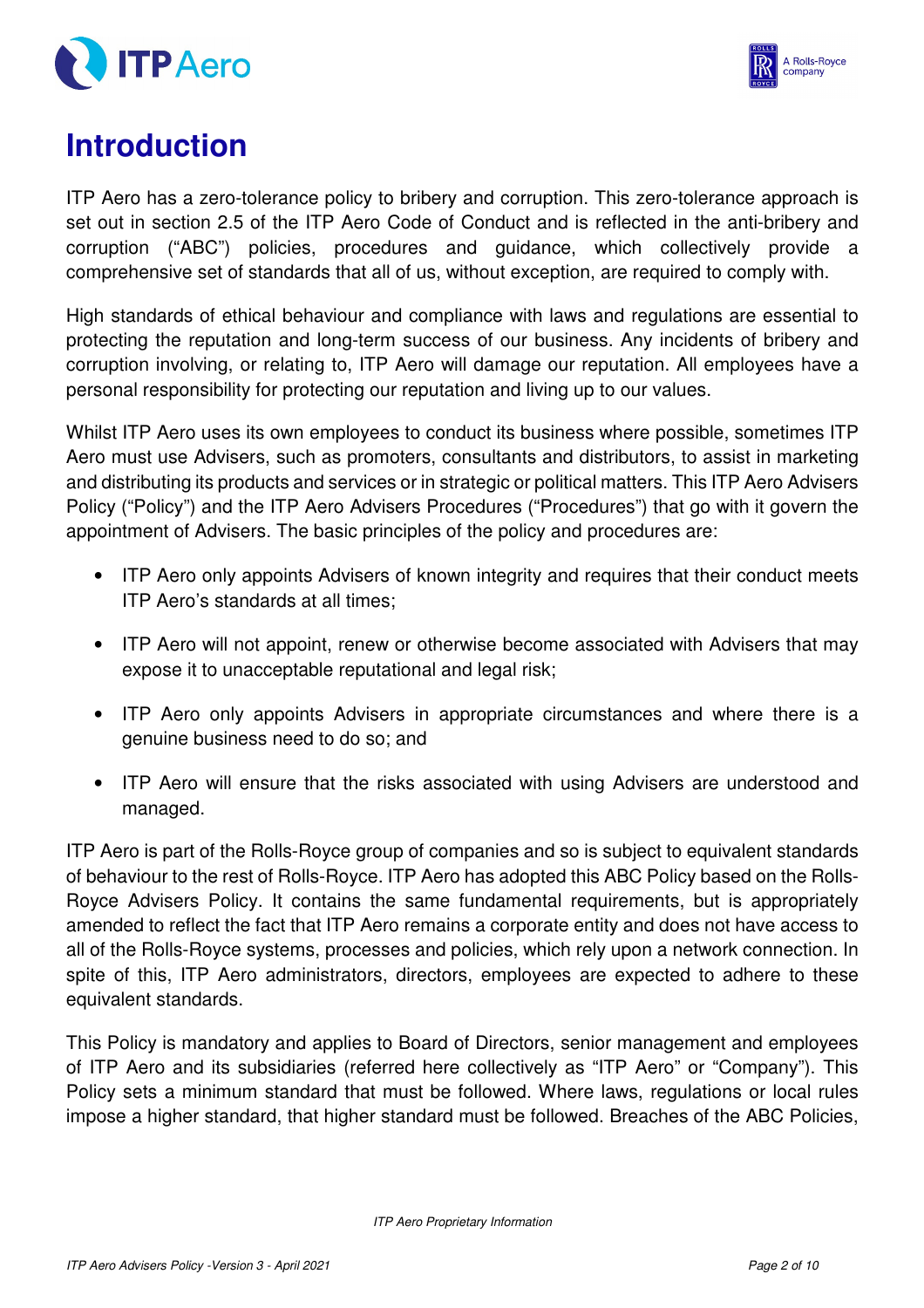



including this Policy, is considered a failure to comply with work obligation and may result in disciplinary action up to an including dismissal.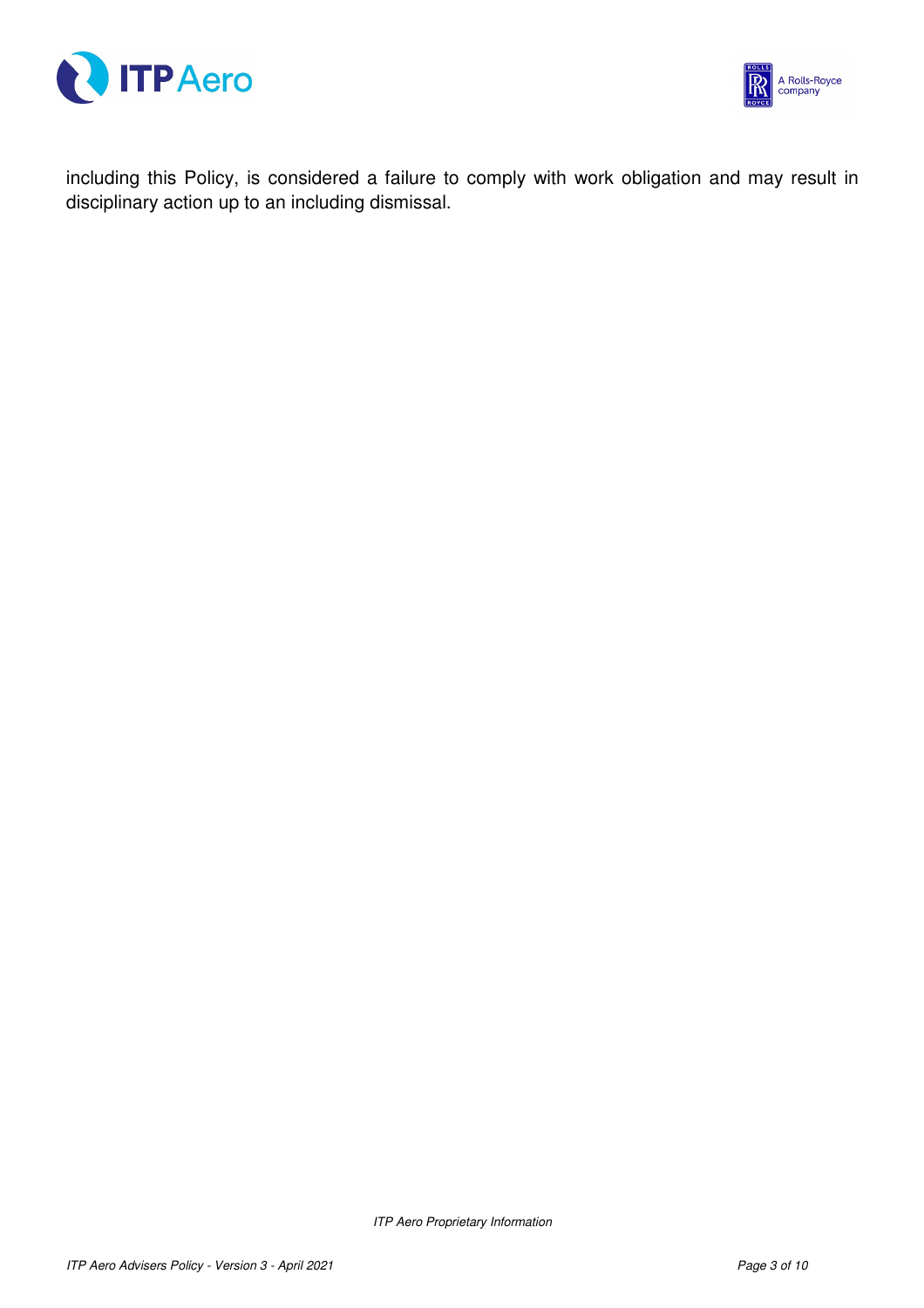



This Policy:

- Provide a framework for our approach to Advisers
- Sets out our standard for the appointment of Advisers

#### **Your responsibility**

To read, understand and comply with this policy;

Raise any questions or concerns you might have. There is advice on how you can do so in Section 2.

#### **Your manager's responsibility**

To understand this policy and make sure that they do not ask you to work in a way that contravenes it.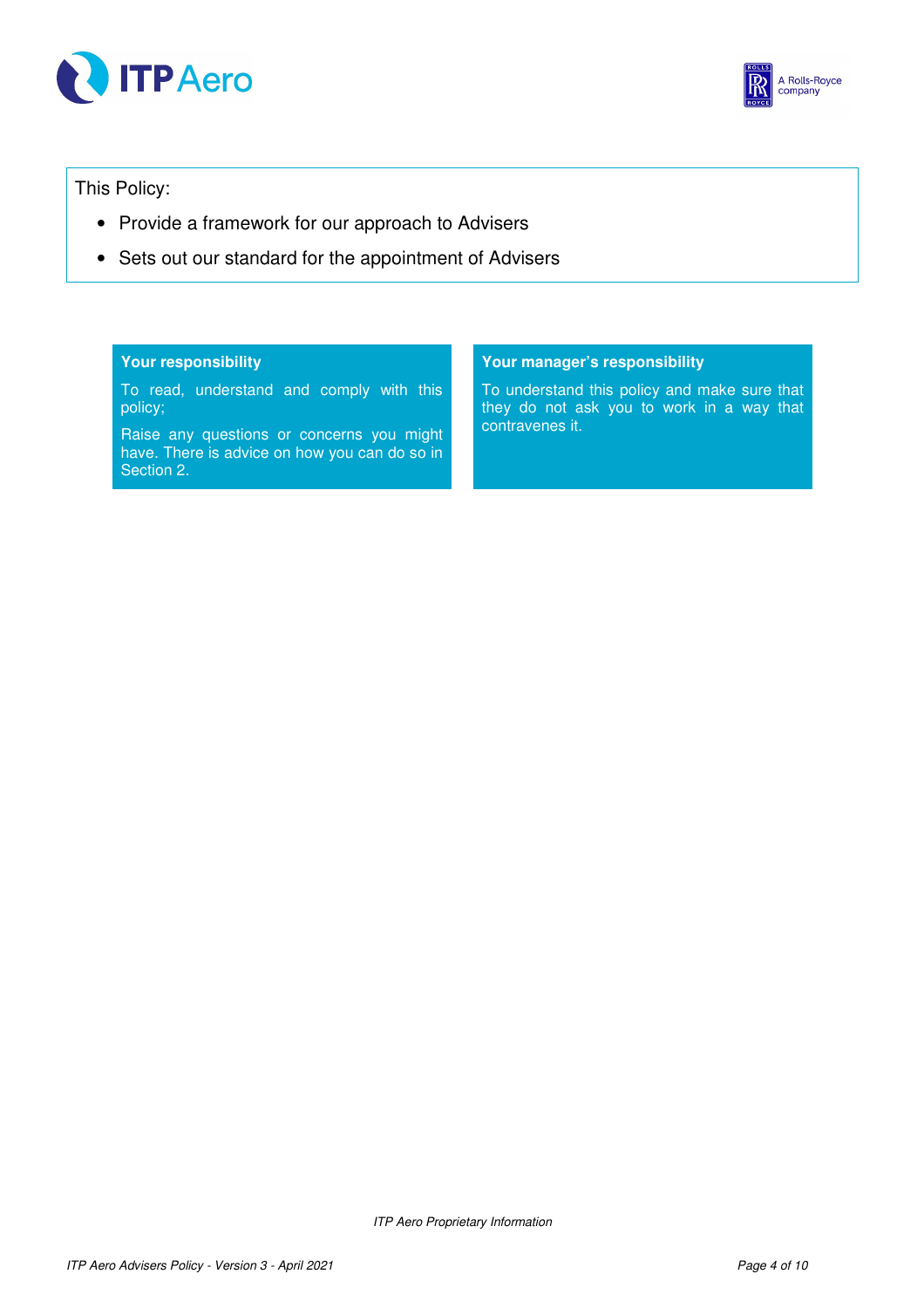



# **Common terms**

### **ABC Laws and Regulations**

The UK Bribery Act, the US Foreign Corrupt Practices Act, the Spanish Criminal Code operated by 1/2015 Organic Law, the law on prevention of money laundering, any legislation implementing the OECD Convention on Combating Bribery of Foreign Public Officials in International Business Transactions, the Proceeds Of Crime Act and other similar laws and regulations in the countries where we do business.

### **ABC Policies**

The ITP Aero policies, including this Policy, procedures and guidance dealing with ABC issues, which collectively provide a comprehensive set of standards with which ITP Aero and its employees are required to comply. The ABC Policies are listed on the ITP Aero intranet Ethics & Compliance site. For employees without access to the intranet, the Ethics & Compliance team can provide this information.

#### **Adviser**

Any person, company or other legal entity (other than an ITP Aero or Rolls-Royce owned or controlled company or its employees) who is engaged to provide Adviser Services.

### **Adviser Services**

Guiding, influencing, promoting, carrying out, performing, assisting or supporting the sales and marketing efforts, strategic development or political context of ITP Aero or its business or distributing ITP Aero products or services.

Examples of these types of services include:

- a) Direct or indirect promotion and support of marketing/sales or business development campaigns;
- b) Assistance with understanding and influencing the customer, the customer's organisation, the customer's requirements and the customer's budget allocation;
- c) Assistance with lobbying or otherwise influencing the strategic or political environment or context for our business;
- d) Assistance with setting up meetings with contacts at the customer; and
- e) Assistance with offset, industrial participation and counter-trade arrangements.

Please note this list is not exhaustive and more guidance can be found within the ITP Aero Adviser Procedure P-0258.

#### **Red flags**

Indicators, or warning signs, that something might not be right. Red flags must not be ignored, but what is done when they exist will depend on the circumstances of each case.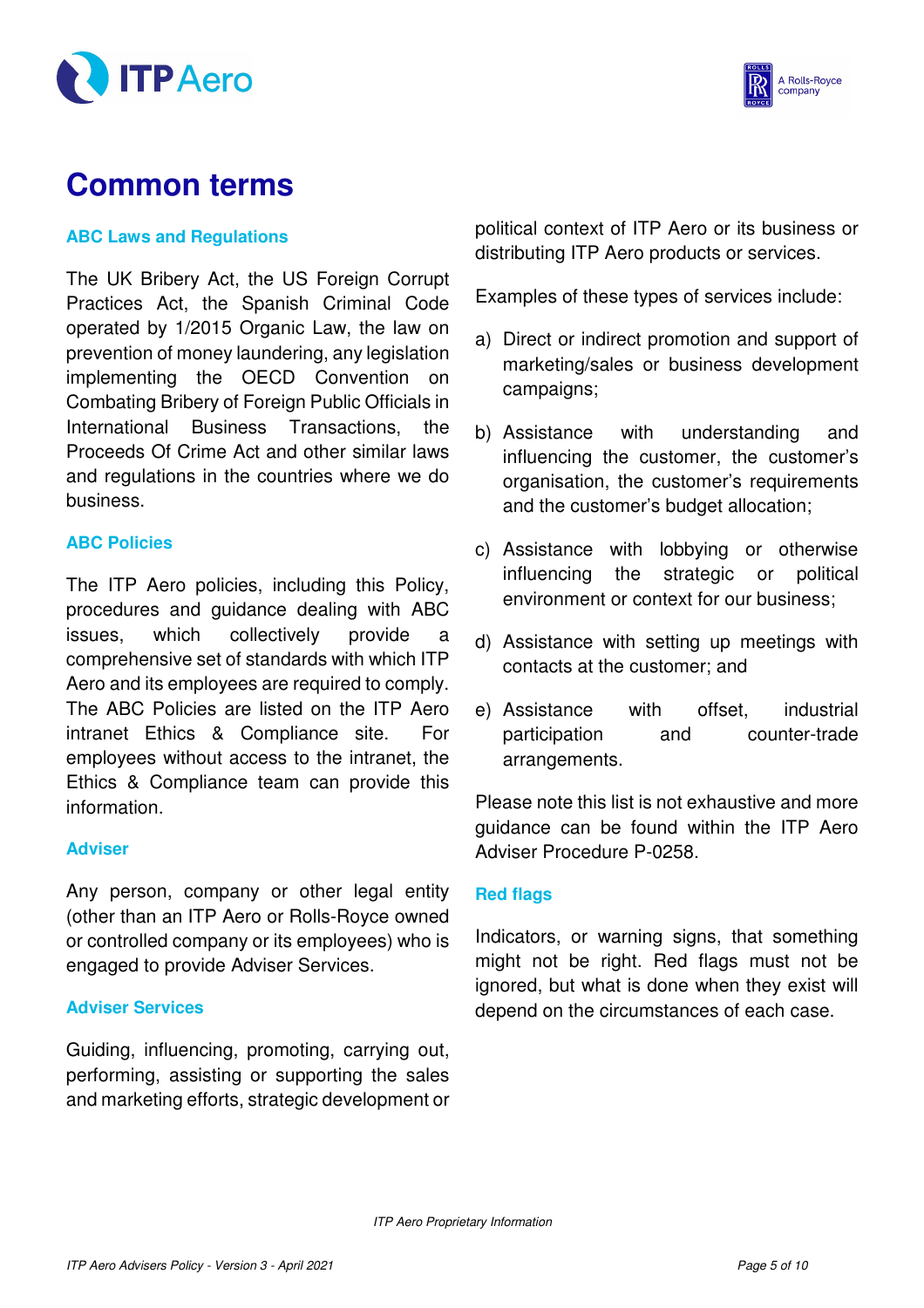



### **Company**

This means any company within the ITP Aero group, including the parent company (Industria de Turbo Propulsores S.A.U.) and its wholly owned subsidiaries or any other company in which they have a controlling and/or majority shareholding.

### **ITP Aero**

This means, as applicable, either the whole ITP Aero group or any Company thereof as defined above.

ITP Aero Proprietary Information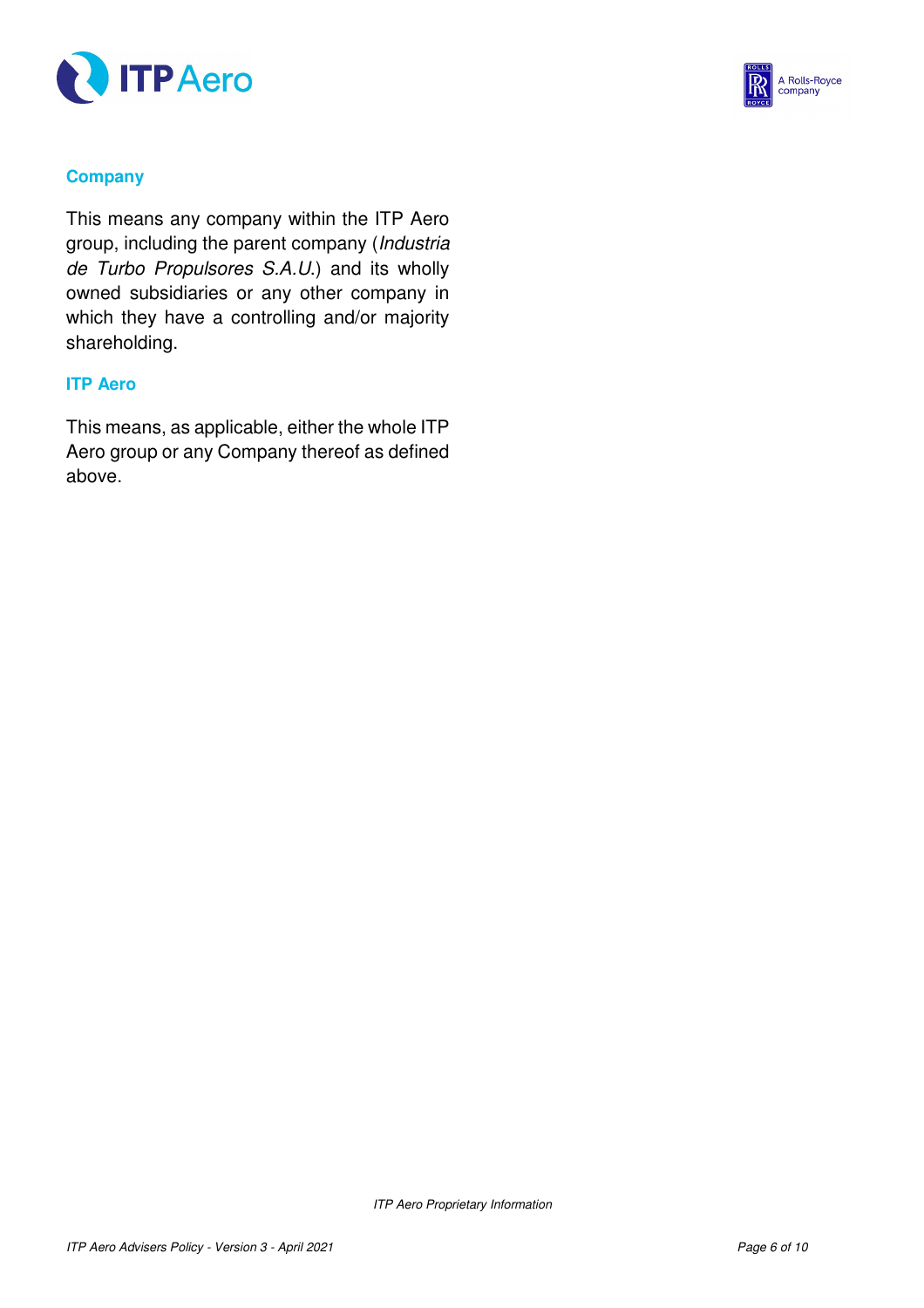



# **1 Advisers Policy**

### **1.1. Policy**

1.1.1. We will appoint Advisers of known integrity and require that their conduct meets our standards at all times.

1.1.2. It is an Adviser's work, not its title, which is important. Any firm, organisation or individual performing Adviser Services will be covered by the Policy regardless of any alternative label or description of them. If an employee is unsure whether a party falls within the definition of "Adviser" in this Policy, he or she must contact the Ethics & Compliance team.

1.1.3. There is a Procedure for the appointment, management, payment and termination of ITP Aero Advisers compatible with this Policy and mandatory for all employees. This procedure is Advisers Procedure P-0258.

1.1.4. ITP Aero Ethics & Compliance will ensure that training programmes concerning the Policy and the Procedure are made available for employees and Advisers. Such training programmes are mandatory and must be completed on a periodic basis by all Advisers, all employees who work with or are involved in the appointment, payment, termination, monitoring or management of Advisers and all managers of such employees.

# **1.2. All employees**

### **You must:**

1.2.1. Only manage, pay, renew, amend and/or terminate the terms of appointment of an Adviser in accordance with applicable law and regulations, the principles outlined in this Policy and the steps set out in the Procedures;

1.2.2. Only engage Advisers of known integrity that meet the high ethical and commercial standards of ITP Aero and Rolls-Royce;

1.2.3. Only make payments to Advisers that are approved, proportionate, proper, legal and legitimately due in relation to the services provided and that are accurately described and recorded in ITP Aero's books and records;

1.2.4. Monitor Advisers' performance and require evidence that services have been duly and properly rendered by the Advisers; and

1.2.5. Report as soon as possible if you know or suspect a breach of this, or any ABC Policy by you or by another person. Reports should be made to the Ethics & Compliance team or Executive Director of Internal Governance and Resources or the ITP Aero Ethics Line.

### **Further:**

1.2.6. In addition to complying with the law, this Policy and the Procedures, those wishing to appoint an Adviser or renew or amend a contract with one must clearly demonstrate the following:

1.2.6.1 There is no apparent risk that the Adviser will engage in corrupt or unethical behaviour.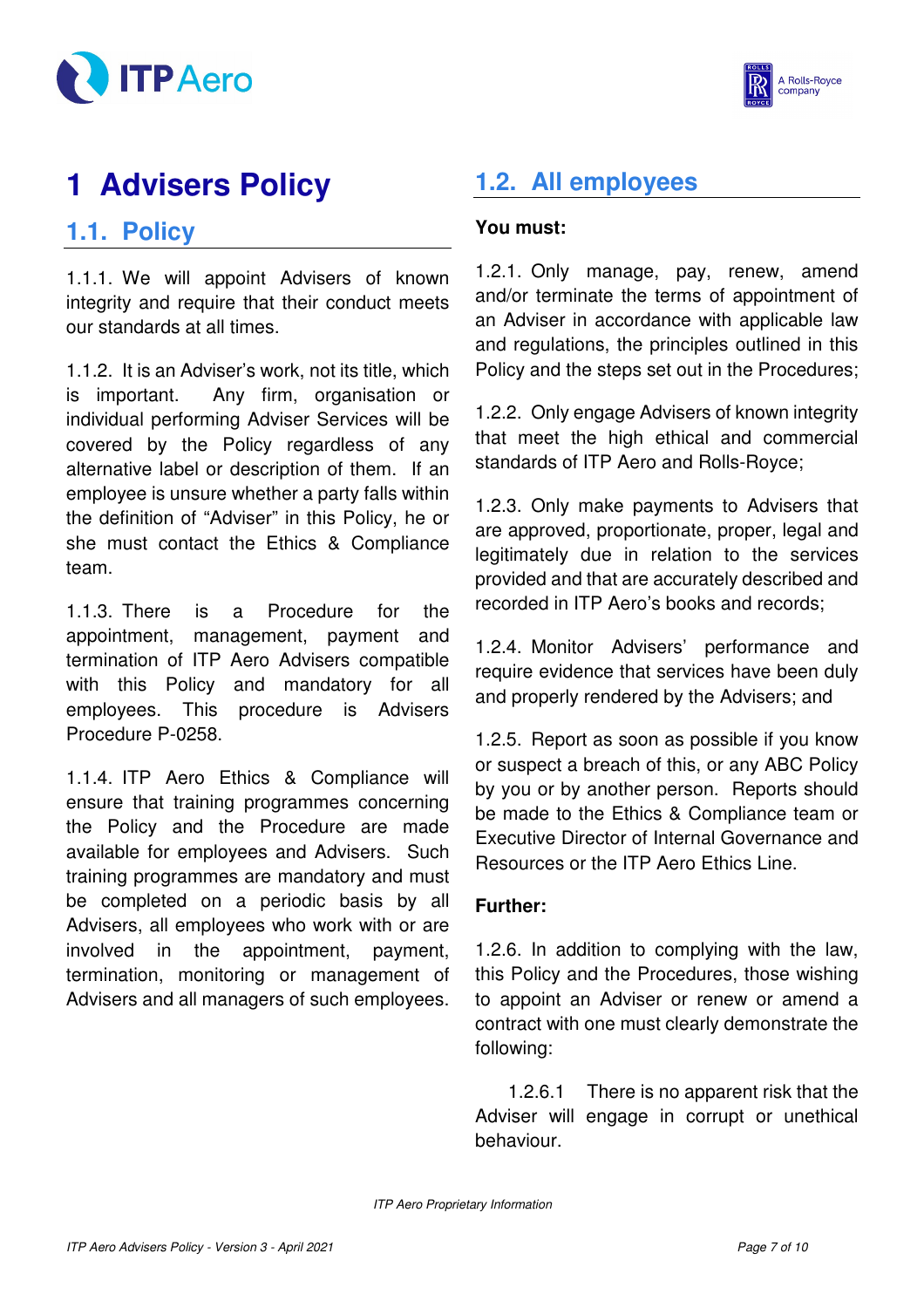



1.2.6.2 there is a clearly demonstrated and documented business case for retaining the Adviser in a particular market for a particular product, service or purpose

1.2.6.3 there is a compelling justification for the remuneration proposed (taking into account remuneration paid to other advisers in the same market or comparable markets); and

1.2.6.4 ITP Aero and Rolls-Royce would not be embarrassed if the fact that the Adviser was retained, its mission and the terms of its engagement were made public.

### **1.3. Executive Director, Heads & Managers (ITP Aero Leaders)**

### **You will ensure that:**

1.3.1. All relevant employees in your business, area or function are aware of this Policy and the Procedures;

1.3.2. All relevant employees in your business, area or function receive regular messages from line management to comply with this Policy e.g. via an agenda item for team meetings or other regular communication methods;

1.3.3. All employees in your business, area or function complete any required ABC training on this Policy and refresher training, as appropriate to their roles;

1.3.4. Sufficient resources and personnel, and appropriate systems and reporting requirements, are in place to properly implement and operate this Policy;

1.3.5. The records required by this Policy and applicable ABC Laws and Regulations are complete, up-to-date and accessible for internal and external review; and

1.3.6. Any non-compliance with this Policy and applicable ABC Laws and Regulations within your business, area or function is dealt with in an appropriate and timely manner, and reported to the Ethics & Compliance team or Executive Director of Internal Governance and Resources.

### **1.4. Red flags**

1.4.1. Red flags are indicators, or warning signs, that something might not be right. If employees become aware of any red flags relating to an Adviser, they must report the red flags immediately to the Ethics & Compliance team or Executive Director of Internal Governance and Resources. The existence of a red flag does not automatically mean that ITP Aero must not engage, or must cease dealing with, the Adviser, but any red flags must be investigated and resolved without delay. The exact nature of any resolution will depend on the circumstances surrounding each red flag. Some examples of common red flags may be found in the Advisers Procedure P-0258.

### **1.5. Communication of breaches.**

Any breach of this policy must be reported to the Ethics & Compliance Area, as well as any doubt that may arise from its application or interpretation, through the mechanisms established in the "Speak Up" Policy or through the Ethics Line.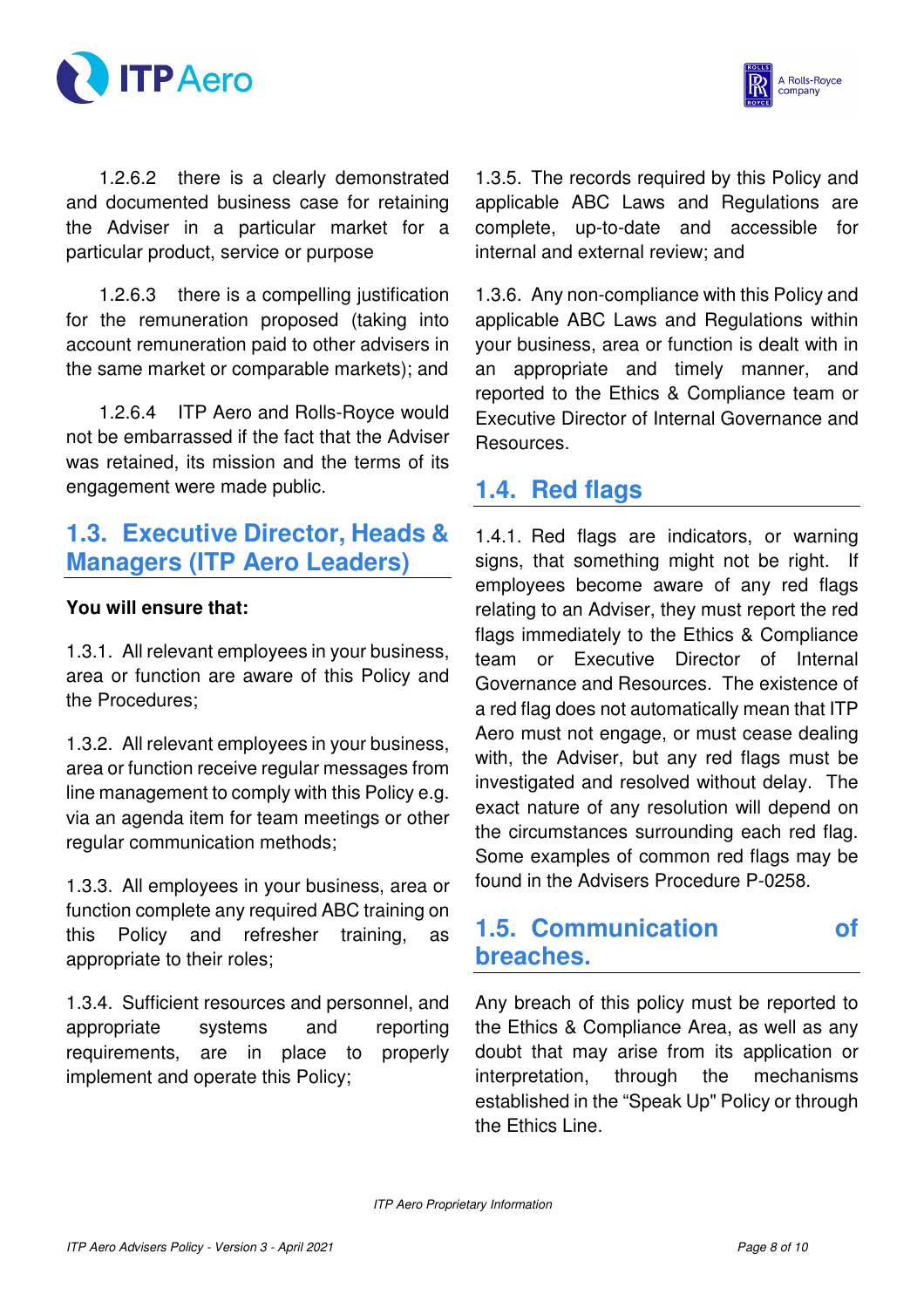



In dealing with these situations, the identity of the reporters will be kept confidential and ITP Aero will not retaliate against them.

## **1.6 Disciplinary System**

Non-compliance with this Policy by any employee of ITP Aero will be considered a misdemeanour and will be sanctioned in accordance with the Sanctioning Regime provided for in the applicable Collective Agreement, or in its absence, in the labour legislation in force, which may include the dismissal of the offender.